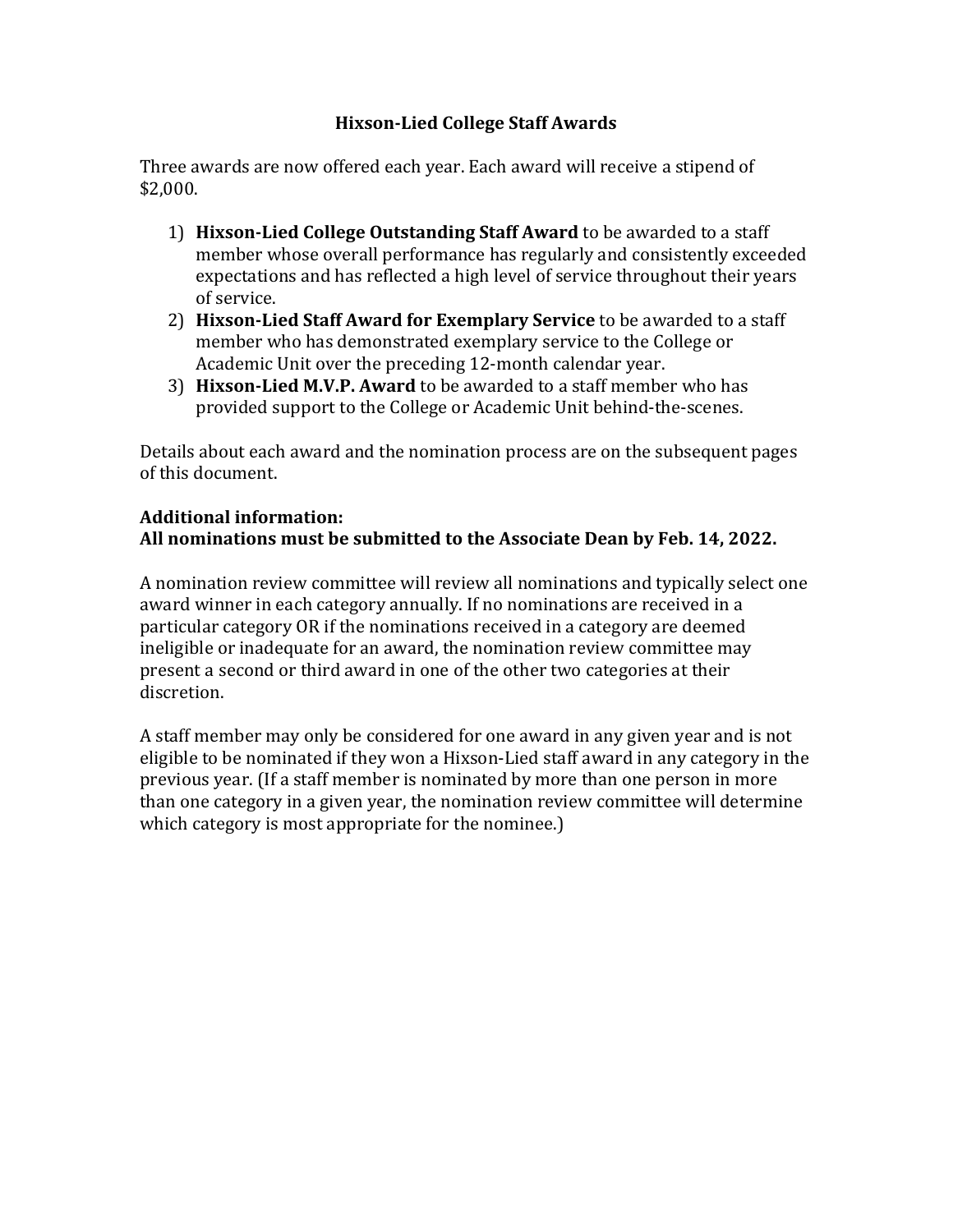# **Hixson-Lied College Outstanding Staff Award**

#### **Description**

One annual award for a staff member whose overall performance has regularly and consistently exceeded expectations and has reflected a high level of service throughout their years of service.

# **Eligibility**

All current staff members holding permanent appointments in the College academic units, the Dean's Office and MRRMAC who have not received any Hixson-Lied staff award in the previous year are eligible.

# **Stipend**

\$2,000 

# **Nomination Process**

Nominations can come from College staff, faculty or administration members. Nominations must contain the following items:

- 1) Nomination Letter. The nomination letter should include a brief description of the nominee's overall job duties, as well as the specific reasons the person is being nominated for this award.
- 2) 1-2 Letters of Recommendation that also address the reasons the person is being nominated for this award.
- 3) Other support materials (optional, as appropriate; maximum 5 pgs.)

#### **Nominations should be sent directly to the Associate Dean by Feb. 14,**

**2022.** No limit to nominations per unit. A staff member may only be considered for one award in any given year and is not eligible to be nominated if they won a Hixson-Lied staff award in any category in the previous year. If a staff member is nominated in more than one category by different people in any given year, the nomination review committee will determine in which category to consider the nominee.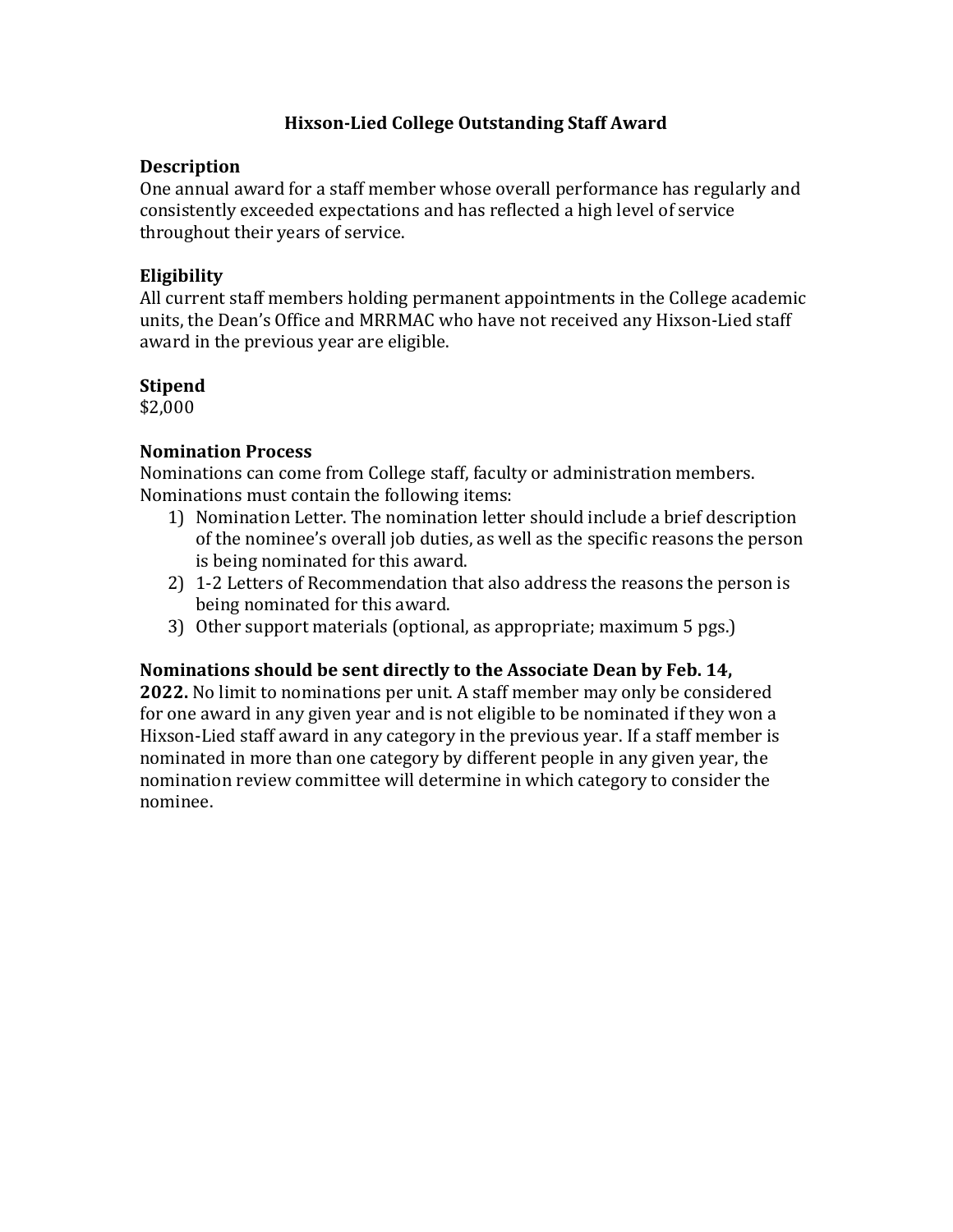# **Hixson-Lied Staff Award for Exemplary Service**

## **Description**

One annual award given to a staff member who has demonstrated exemplary service to the College or Academic Unit over the preceding 12-month calendar year. Ideally, the nominator will highlight a particular project or achievement during that timeframe. 

# **Eligibility**

All current staff members holding permanent appointments in the College academic units, the Dean's Office and MRRMAC who have not received any Hixson-Lied staff award in the previous year are eligible.

# **Stipend**

\$2,000

# **Nomination Process**

Nominations can come from College staff, faculty or administration members. Nominations must contain the following items:

- 1) Nomination Letter. The nomination letter should include a brief description of the nominee's overall job duties, as well as the specific reasons the person is being nominated for this award.
- 2) 1-2 Letters of Recommendation that also address the reasons the person is being nominated for this award.
- 3) Other support materials (optional, as appropriate; maximum 5 pgs.)

#### **Nominations should be sent directly to the Associate Dean by Feb. 14,**

**2022.** No limit to nominations per unit. A staff member may only be considered for one award in any given year and is not eligible to be nominated if they won a Hixson-Lied staff award in any category in the previous year. If a staff member is nominated in more than one category by different people in any given year, the nomination review committee will determine in which category to consider the nominee.